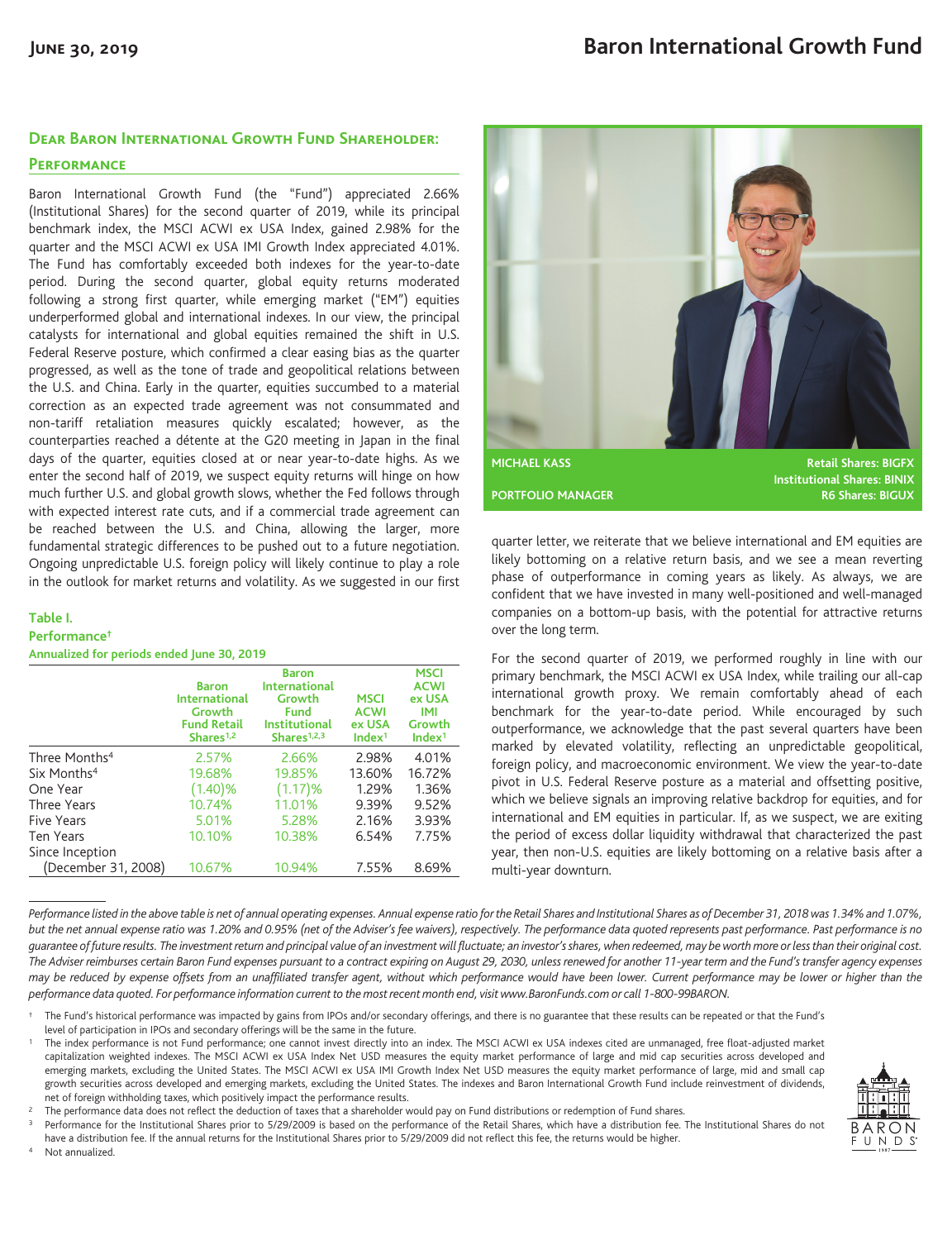# **Baron International Growth Fund**

During the quarter, positive relative performance was led by stock selection effect in the Information Technology sector, driven by our investments in **Endava plc**, **Opera Limited**, **RIB Software SE**, and **PagSeguro Digital Ltd.,** each of which appreciated over 25% during the quarter on strong fundamental progress. In addition, positive stock selection in Consumer Discretionary, led by **Arco Platform Limited**, a Brazilian educational platform company, and **Trainline Plc,** a recent U.K.-based IPO and dominant consolidator of Europe-wide train & travel information and ticketing, contributed materially. From a country perspective, our Brazil reform theme led the way and our U.K.-based holdings, again driven by Endava and Trainline, also contributed positively to relative returns.

Offsetting a portion of the above, adverse stock selection in the Financials sector was largely attributed to a steep correction in **Futu Holdings Limited**, a China-based online and mobile financial information and trading platform. Futu, which was one of our top five contributors overall in the first quarter, reversed prior gains as investors reacted to a near-term slowdown in subscriber growth. In our view, this is due to the escalation of trade tensions and is likely to be temporary. Adverse sock selection in the Energy sector also detracted as our growth-oriented holdings, **Encana Corp.**, **Tullow Oil plc**, and **Golar LNG Ltd.**, suffered corrections in sympathy with oil prices as expectations for global growth were downgraded. From a country perspective, our Canadian energy holdings and our China-related investments detracted.

### **Table II.**

**Top contributors to performance for the quarter ended June 30, 2019**

|                        | Percent<br><b>Impact</b> |
|------------------------|--------------------------|
| Endava plc             | 0.64%                    |
| Arco Platform Limited  | 0.61                     |
| Opera Limited          | 0.60                     |
| RIB Software SE        | 0.46                     |
| PagSeguro Digital Ltd. | 0.40                     |

Shares of **Endava plc**, a provider of outsourced software development to business customers, appreciated after reporting excellent quarterly results and raising full-year guidance. In March, revenue grew 25% and EPS grew 46% due to strong client demand and significant margin expansion. The share price also likely benefited from a secondary offering that increased liquidity, removed an overhang from pre-IPO shareholders, and increased awareness to new investors. We believe Endava will continue gaining share in a large global market for IT services.

**Arco Platform Limited** is a Brazilian education technology company providing educational content and software solutions to K-12 private schools. Arco has grown rapidly and currently serves more than 4,500 schools throughout Brazil. Shares appreciated in the second quarter after the company announced the transformative Positivo acquisition, more than doubling its scale. We remain excited about Arco's future, as it remains in the early stages of disrupting legacy book publishers with a modern learning platform, generating better results for students and higher rankings for schools.

**Opera Limited** is a leading internet browser and newsfeed company in several emerging markets. Shares contributed to performance due to strong user growth and regulatory tailwinds from Google's agreement with the European Union to offer browser choices on Android phones. Opera has over 150 million monthly active users of its newsfeed product globally, which we believe could double in the next three to five years, with runway for meaningfully improved monetization. Furthermore, given Opera's relatively low cost base, we expect the company to drive improving profitability going forward.

**RIB Software SE** is a German software developer that enables construction and engineering firms to integrate project bids, supply chain management, scheduling, and execution on a real-time basis, driving material productivity enhancements for its clients. Shares contributed to performance due to solid operating results and license activity, as well as ongoing progress in consolidating go-to-market distribution for the company's MTWO initiative. We remain enthusiastic, as we believe we are in the early innings of RIB's potential growth opportunity.

Shares of **PagSeguro Digital Ltd.**, a payment processor and merchant acquirer, rose in the quarter due to improving sentiment in Brazil and minimal competitive intensity among the company's micro-merchant customer base. We retain conviction, as we believe PagSeguro will continue to build out a product ecosystem allowing it to offer digital banking products to customers.

#### **Table III.**

**Top detractors from performance for the quarter ended June 30, 2019**

|                                       | Percent<br><b>Impact</b> |
|---------------------------------------|--------------------------|
| Futu Holdings Limited                 | $-0.66%$                 |
| InflaRx N.V.                          | $-0.39$                  |
| Encana Corp.                          | $-0.37$                  |
| Takeda Pharmaceutical Company Limited | $-0.29$                  |
| WANdisco plc                          | $-0.22$                  |

**Futu Holdings Limited** is a China-based financial technology company with an online brokerage platform that enables individual investors in China, Hong Kong, and the U.S. to trade securities listed in China and abroad. Shares of Futu declined during the quarter as the company reported weak first quarter financial results, and growth in the number of active users and margin finance balances lagged Street expectations set during the IPO.

**InflaRx N.V.** is a German biotechnology company developing a drug to treat patients with hidradenitis suppurativa, a painful skin disease. Shares detracted from performance, as the quarter saw a failure of InflaRx's asset in Phase 2 trials that called into question the thesis for future investments in the development of its treatment for this disease.

**Encana Corp.** is a Canada-based energy producer with primary operations in Western Canada, Texas, and Oklahoma. Shares fell due to a decline in oil and natural gas liquids prices. Encana has restructured its portfolio and has one of the top positions in the lowest cost oil and natural gas basins in the Permian, Anadarko, and Montney. In our opinion, Encana is one of the most attractively valued exploration & production companies, and we believe investors still underappreciate the company's free cash flow and returns potential.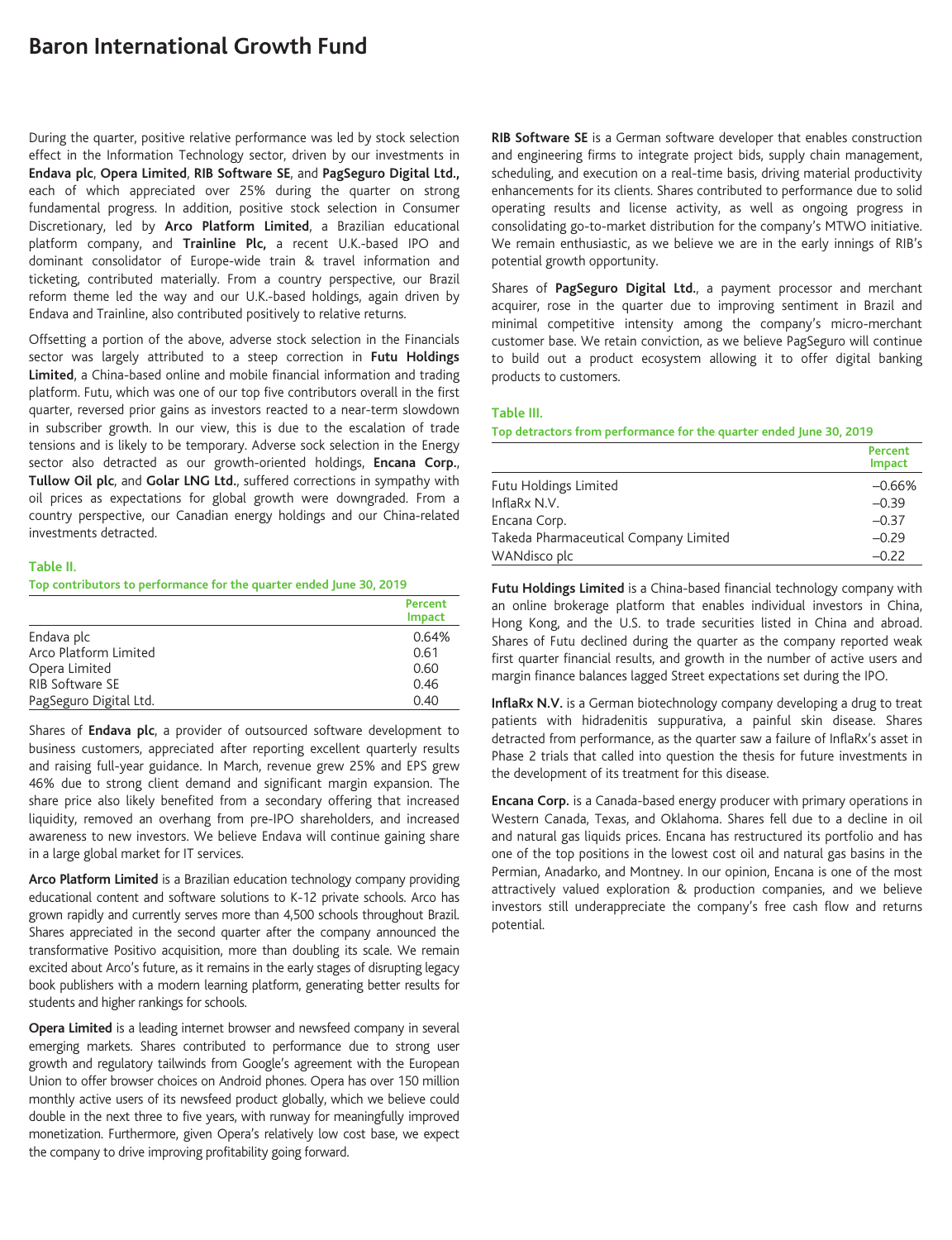Shares of **Takeda Pharmaceutical Company Limited** detracted from performance due to earnings that fell short of Street expectations and ongoing concerns over the company's acquisition of a large, U.S.-based pharmaceutical company. However, we believe that as a leading global pharmaceutical player, Takeda is well positioned to benefit from growing incidences of gastrointestinal, oncological, and central nervous systemrelated disorders. We retain conviction due to Takeda's strong management team that has improved profitability and is steering the company in a shareholder-friendly direction.

**WANdisco plc** is a leading infrastructure software company that develops and sells distributed software solutions for data replication across disparate computing environments. Shares of WANdisco declined in the quarter due to perceived risks around the company's ability to close second half bookings. We continue to believe WANdisco's technology offers a compelling value proposition to enhance live data consistency and streamline the data management process, particularly within hybrid environments of on-premises, private cloud, and public cloud platforms.

#### **PORTFOLIO STRUCTURE**

#### **Table IV.**

**Top 10 holdings as of June 30, 2019 – Developed Countries**

|                                       | Percent of<br><b>Net Assets</b> |
|---------------------------------------|---------------------------------|
| argenx SE                             | 2.6%                            |
| <b>RIB Software SE</b>                | 2.2                             |
| Constellation Software, Inc.          | 2.2                             |
| Trainline Plc                         | 2.1                             |
| AstraZeneca PLC                       | 2.1                             |
| Takeda Pharmaceutical Company Limited | 2.0                             |
| Endava plc                            | 1.8                             |
| Experian plc                          | 1.8                             |
| Nestle S.A.                           | 1.8                             |
| Linde Public Limited Company          | 1.7                             |

#### **Table V.**

**Top five holdings as of June 30, 2019 – Emerging and Frontier Countries**

|                         | <b>Percent of</b><br><b>Net Assets</b> |
|-------------------------|----------------------------------------|
| Arco Platform Limited   | 1.9%                                   |
| PagSeguro Digital Ltd.  | 1.4                                    |
| Zai Lab Limited         | 1.3                                    |
| Sberbank of Russia PISC | 12                                     |
| Copa Holdings, S.A.     | 12                                     |

#### **Table VI.**

**Percentage of securities in developed markets as of June 30, 2019**

|                      | <b>Percent of</b><br><b>Net Assets</b> |
|----------------------|----------------------------------------|
| United Kingdom       | 14.5%                                  |
| Japan                | 11.1                                   |
| France               | 6.7                                    |
| Germany              | 5.7                                    |
| Canada               | 4.7                                    |
| <b>Netherlands</b>   | 4.2                                    |
| <b>United States</b> | 3.8                                    |
| Israel               | 2.9                                    |
| Switzerland          | 2.5                                    |
| Spain                | 2.4                                    |
| Norway               | 2.3                                    |
| Australia            | 2.2                                    |
| Ireland              | 2.2                                    |
| Sweden               | 1.3                                    |
| Finland              | 1.2                                    |
| Belgium              | 0.9                                    |

#### **Table VII.**

**Percentage of securities in emerging and frontier markets as of June 30, 2019**

|                      | <b>Percent of</b><br><b>Net Assets</b> |
|----------------------|----------------------------------------|
| China                | 9.4%                                   |
| India                | 4.9                                    |
| <b>Brazil</b>        | 4.5                                    |
| Russia               | 2.7                                    |
| Panama               | 1.2                                    |
| Mexico               | 1.2                                    |
| Argentina            | 1.2                                    |
| Korea                | 1.1                                    |
| United Arab Emirates | 0.6                                    |
| Indonesia            | 0.2                                    |
| Nigeria              | 0.0                                    |

*Exposure by Market Cap:* The Fund may invest in companies of any market capitalization, and we strive to maintain broad diversification by market cap. At the end of the second quarter, the Fund's median market cap was \$7.9 billion, and we were invested 51.8% in large- and giant-cap companies, 30.9% in mid-cap companies, and 12.9% in small- and micro-cap companies, as defined by Morningstar, with the remainder in cash.

### **Recent Activity**

During the quarter, we initiated, and/or increased several positions associated with our existing themes:

- Mobile e-commerce/artificial intelligence/cloud: **Xiaomi Corporation, Yandex N.V.,** and **Trainline Plc**
- India financialization: **Reliance Nippon Life Asset Management Limited** and **Max Financial Services Limited**
- EM consumption: **China International Travel Service Limited** and **Copa Holdings**, **S.A**.
- Fintech/digital payments: **TCS Group Holding PLC, Network International Holdings Ltd.,** and **Endava plc**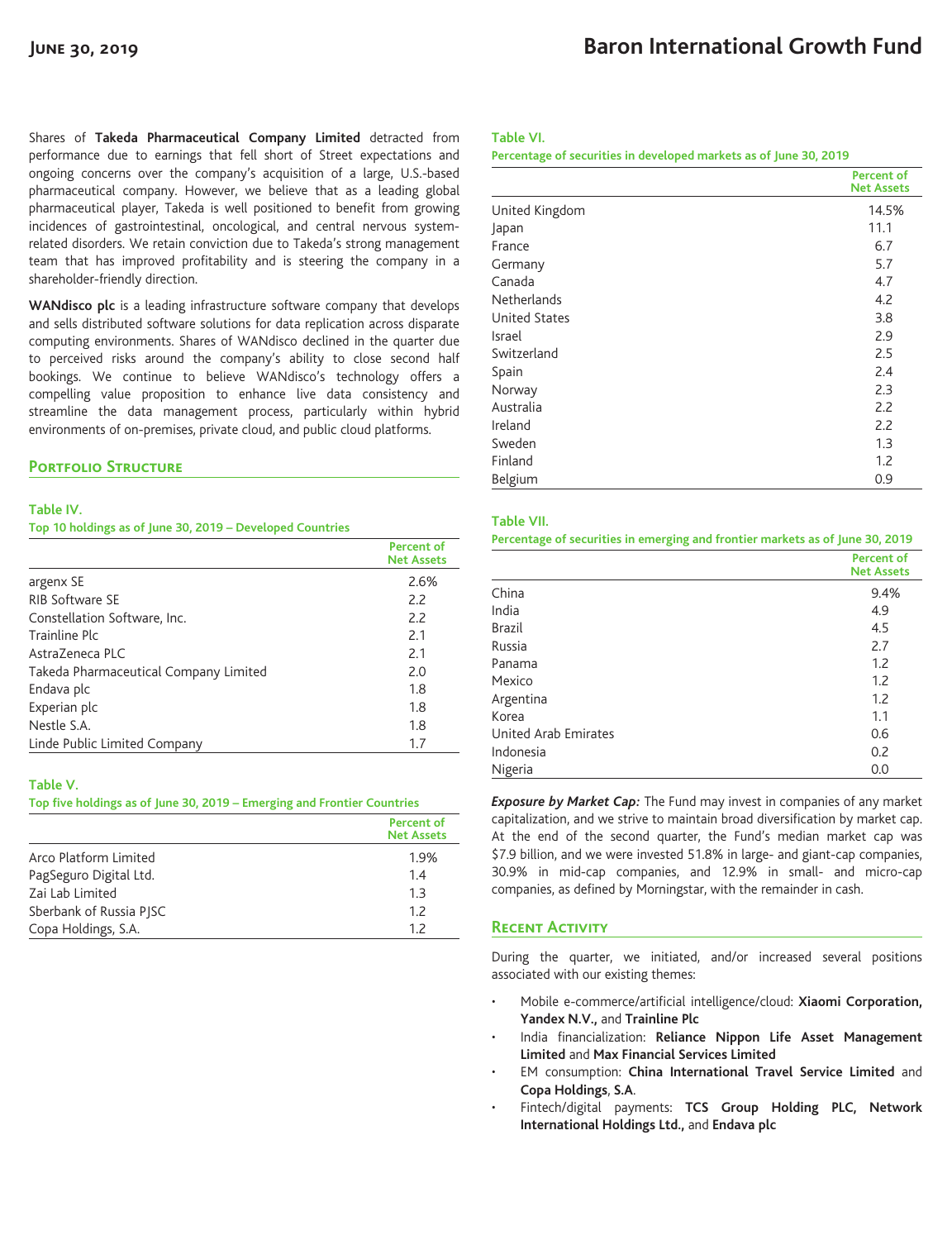While we have increased our developing world exposure in recent quarters towards the higher end of our normal range, we also selectively and opportunistically added to various developed world investments:

- Japan: **NEXON Co., Ltd.** and **Takeda Pharmaceutical Company Limited**
- Europe/U.K.: **Symrise AG, Telefonaktiebolaget LM Ericsson, Ryanair Holdings plc**, and **AstraZeneca PLC**
- Australia: **NEXTDC Limited**

We also exited several positions, most notably **SoftBank Group Corp.**, **TechnoPro Holdings, Inc.**, **Suncor Energy Inc.**, and **Itau Unibanco Holding S.A**. In general, we aim to increase concentration in holdings where we have the highest conviction in quality and return potential, while eliminating lower conviction or smaller holdings over time.

Rather than present the investment thesis for a select number of new investments as we normally do, we would like to use this mid-year letter to review several key investment themes, which represent a significant portion of the Fund's capital. Themes are an important part of our idea generation process, a forward-looking metaphor for the screening process often employed by many of our peers, whereby we seek the highest likelihood of the greatest value creation based on an important long-term inflection point, change or trend at an industry or country level. Recent themes include 5G network development, fintech/digital payments, biotechnology/ gene editing, and India financialization & wealth management. A brief summary of several current themes and total exposure is provided below.

*Mobile e-commerce/Artificial Intelligence/Cloud: (13%)*: In our view, these technologies are key drivers of productivity worldwide; new technology platform companies are flourishing internationally as well as in Silicon Valley. Examples include RIB Software SE, Wix.com Ltd., NEXTDC Limited, Recruit Holdings Co., Ltd., Alibaba Group Holding Limited, Tencent Holdings Limited, MercadoLibre, Inc., Reliance Industries Limited, and Yandex N.V.

*Biotechnology/Gene Editing (6%):* DNA sequencing*,* antibody discovery, and gene editing are driving rapid progress in personalized medicine and addressing many disease states. Examples include argenx SE, Abcam plc, Horizon Discovery Group plc, and Zai Lab Limited.

*Digital Payments/Fintech (5%)*: Disruptive, low-cost new players are entering the financial services and payments sphere and attacking huge revenue centers previously controlled by slow-moving oligopolies. Examples include Worldpay, Inc., PagSeguro Digital Ltd., TCS Group Holding PLC, and Network International Holdings Ltd.

*Industrial Automation/Robotics (4%):* Automation/robotics, another key driver of global productivity, is expected to gain a new leg of momentum as 5G and internet of things platforms proliferate in coming years. Beneficiaries include Keyence Corporation, FANUC Corp., Blue Prism Group plc, and Midea Group Co., Ltd.

*5G Network Development (4%):* 5G Networks will transform smart manufacturing, smart cities, automated driving, as well as consumer and commercial applications such as video streaming*.* The strategic confrontation between the U.S. and China will raise the stakes and could accelerate deployment, particularly in China. Examples include Nokia Corporation, Telefonaktiebolaget LM Ericsson, China Tower Corporation Limited, Reliance Industries Limited, and Telesites, S.A.B. de C.V.

*India Financialization/Wealth Management (4%):* Post demonetization, India seeks to vastly increase participation in the formal financial system, capturing private sector assets historically hiding in cash, gold, or unregistered real estate, and recycling such assets into productive investment, unleashing a virtuous cycle. Examples include Kotak Mahindra Bank Ltd., HDFC Bank Limited, JM Financial Limited, Max Financial Services Limited, and Reliance Nippon Life Asset Management Limited.

## **Outlook**

In our first quarter letter, we questioned whether global economic conditions could underwrite further material gains in the near term, particularly given our view that the U.S. and global economy, and related corporate earnings, appeared likely to continue to slow or stall. In the end, the second quarter progressed largely in line with our expectations, as gains in global equities moderated from their first quarter pace, albeit with a return to significant volatility during the quarter. On the one hand, slowing global growth and inflation readings, as well as trade uncertainties, allowed the U.S. Federal Reserve to complete its pivot from last year's tightening to an easing cycle, which is now being discounted as certain in the forward interest rate markets. This generally provides cover for coincident easing measures by central bankers worldwide, a clear support for global equities, and signals an improvement in risk conditions for international and emerging market economies and currencies. On the other hand, U.S. and global economic conditions continue to slow, and leading indicators suggest this trend may continue into early 2020. Geopolitical and foreign policy risks remain heightened, and, in our view, these risks may offset and could possibly overwhelm central bank accommodation as the current year progresses. We believe whether and how the U.S./China trade and strategic confrontation progresses is likely the most important variable in the near term, as improved financial conditions are largely discounted, and the U.S./ China outlook remains uncertain, notwithstanding the recent détente.

Regarding the developed international markets, conditions continue to reward stock selection, as the macroeconomic and political environment remains challenged; most of Europe and Japan remain quite weak, and negative bond yields suggest that markets expect such conditions to persist for some time. In the U.K., the Brexit drama, in our view, took a turn for the worse, with Theresa May's plan finally invalidated and with it, her tenure as Prime Minister. While anything could still happen, the most likely outcome is a somewhat more abrupt version of Brexit; yet with the British pound retreating near all-time lows and businesses in the U.K. and Europe taking precautions, we suspect a near-worst case outcome is already priced in. Many domestic-facing U.K. businesses carry modest expectations and offer discounted valuations, and, as we have reported, we have increased our exposure here in recent quarters, though most of our U.K. exposure is comprised of high-quality, international-facing businesses with modest direct exposure to the U.K. economy and currency. In contrast, we reduced our exposure to Japan in recent quarters, as we suspect this market is most challenged by a return to subpar growth and inflation expectations. We have generally reduced our holdings of domestic businesses that have delivered on our expectations, but where previous tailwinds appear to have peaked, as is the case with our Japan wage inflation theme. We reiterate that the weak growth backdrop in much of the developed international world offers bottom-up and growth-oriented investors more than ample opportunity to stand out with a select portfolio of investments, and further suggest that these markets offer significant value and are likely beneficiaries of a U.S. Fed easing cycle.